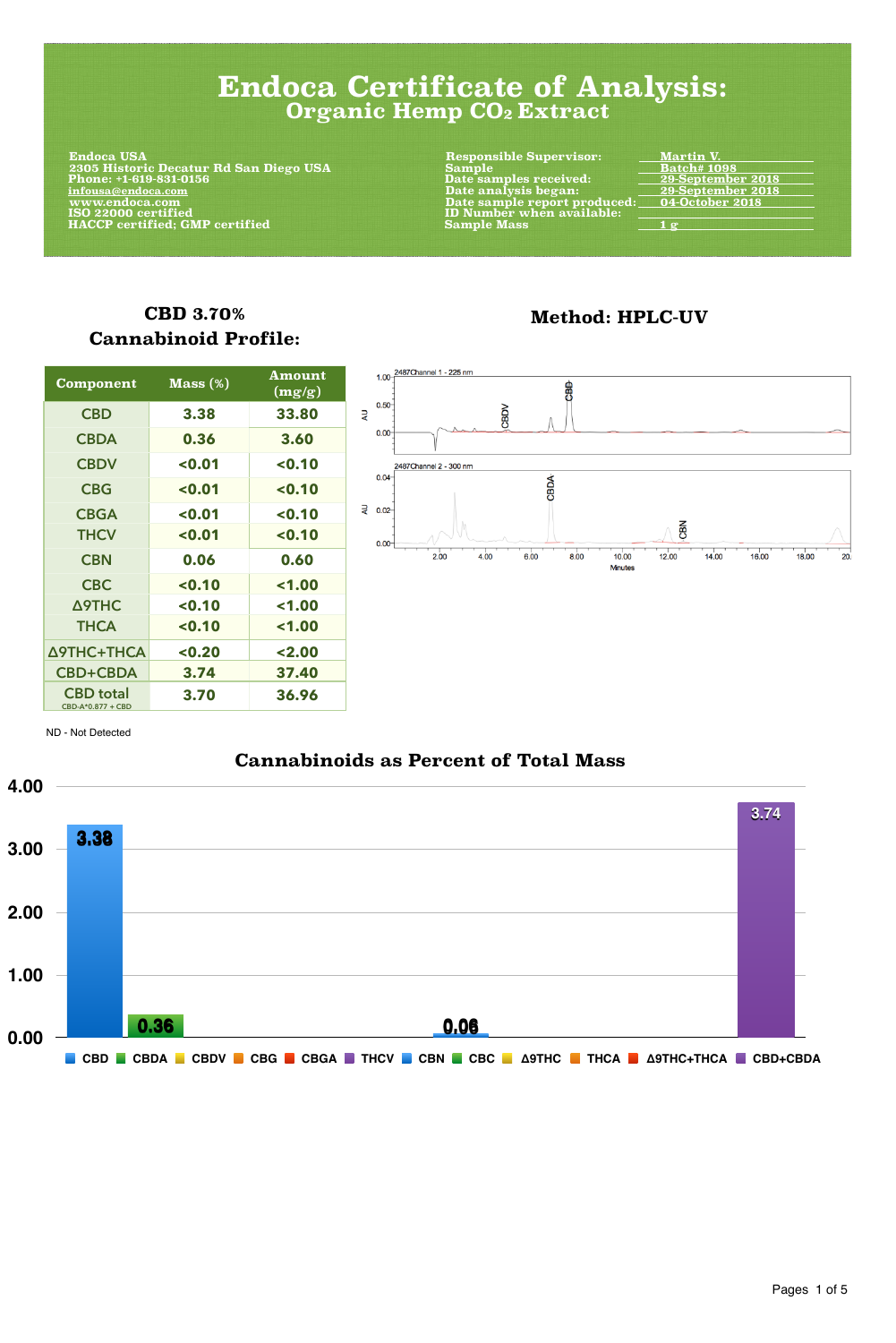#### **Terpenoid Profile:**

| <b>Component</b>              | <b>Amount %</b> | FID2 B, (C:\CHEM32\1\DATA\TERPENE RESULTS\HEADSPACE ANALYSIS 2018-10-02 13-06-04\004B0401.D)<br>pA |
|-------------------------------|-----------------|----------------------------------------------------------------------------------------------------|
| <b><i>B-Caryophyllene</i></b> | 2.01            | $250 -$                                                                                            |
| a-Humulene                    | 0.27            | $\overline{371}$                                                                                   |
| <b>Caryophyllene oxide</b>    | <b>ND</b>       | $200 -$                                                                                            |
| <b>Myrcene</b>                | 0.66            |                                                                                                    |
| a-Pinene                      | 0.76            | 150                                                                                                |
| <b>Terpinolene</b>            | <b>ND</b>       |                                                                                                    |
| Humulene epoxide II           | <b>ND</b>       | $100 -$                                                                                            |
| <b>Limonene</b>               | 1.62            |                                                                                                    |
| <b><i>B-Pinene</i></b>        | <b>ND</b>       | 50                                                                                                 |
| <b>PAA!</b>                   | <b>AIR</b>      |                                                                                                    |



Pages 2 of 5

#### **Method: HS-GC-FID**

## **Endoca Certificate of Analysis: Organic Hemp CO2 Extract**

 **Endoca USA Responsible Supervisor: Martin V. 2305 Historic Decatur Rd San Diego USA Sample Batch# 1098 Phone: +1-619-831-0156 Date samples received: 29-September 2018 infousa@endoca.com Date analysis began: 29-September 2018**  www.endoca.com Date sample report produced:<br>ISO 22000 certified ID Number when available:  **HACCP certified; GMP certified Sample Mass 1 g** 

**ID Number when available:**<br>Sample Mass

9.532

9.831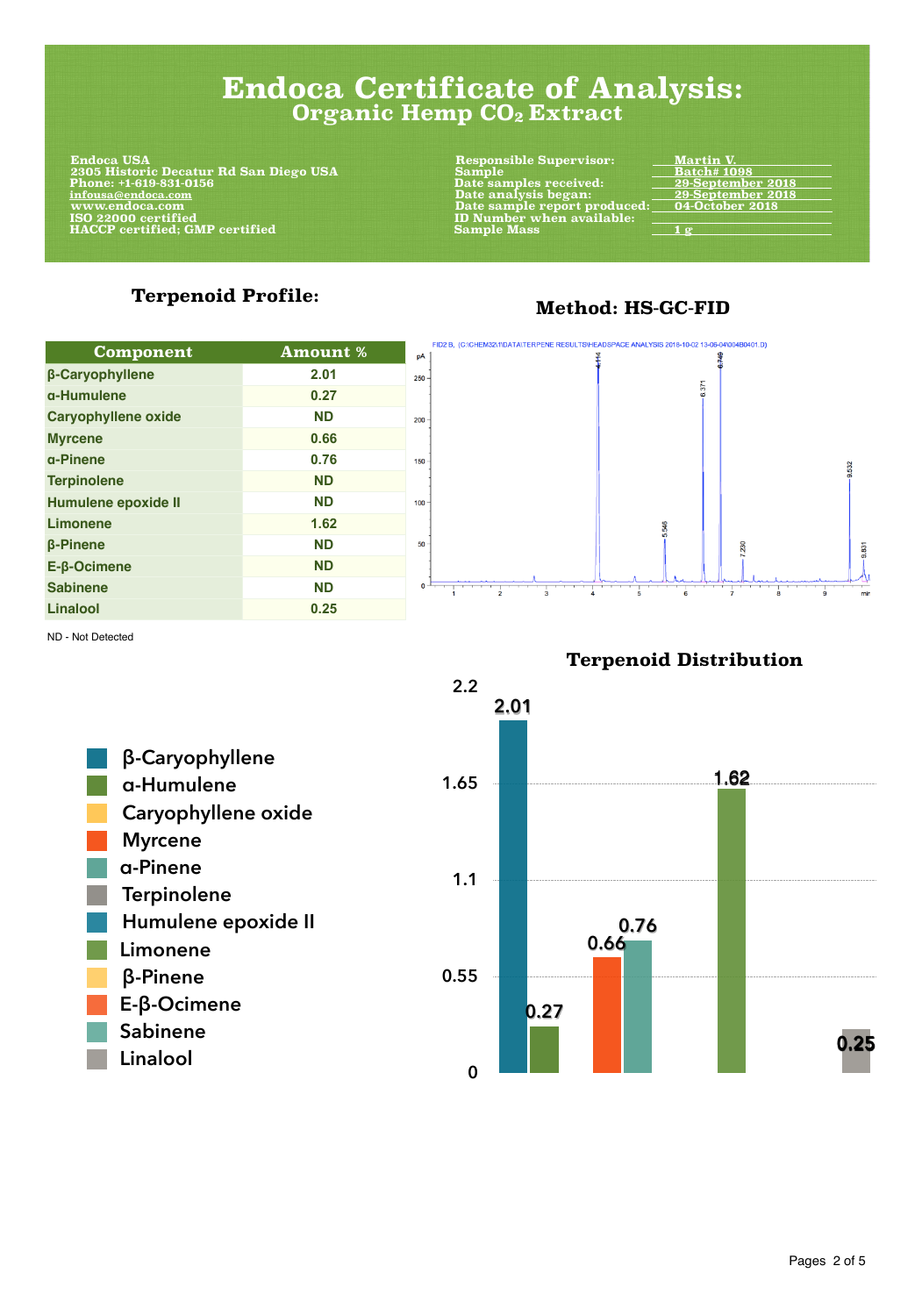#### **All Mycotoxins at Non Detectable (ND) levels**

**Amount (%) Mass of Mycotoxins**

Amount (%) Mass of Mycotoxins

0

1

2

3

4

5

#### **Microbial Profile:**

| Component      |            | <b>Results</b>  |
|----------------|------------|-----------------|
| Listeria m.    | <b>1</b> g | $ND^*$          |
| Escherichia c. | <b>1</b> g | ND <sup>*</sup> |
| Salmonella     | 25g        | ND <sup>*</sup> |
| Yeast          | <b>1</b> g | ND <sup>*</sup> |
| <b>Mould</b>   | <b>1g</b>  | $ND^*$          |

**NO MYCOTOXINS RESIDUES TO DISPLAY**

\*ND - Not detected G2 G1 G2

#### **Nutrition Facts**

| <b>Component</b>                            | $\%$            |
|---------------------------------------------|-----------------|
| <b>Moisture and volatile matter content</b> | 6.08            |
| <b>Protein content</b>                      | 0.30            |
| <b>Total fat content</b>                    | 93.48           |
| <b>Carbohydrates content</b>                | $ND^*$          |
| <b>Total Fiber content</b>                  | $ND^*$          |
| <b>Total sugars content</b>                 | $ND^*$          |
| <b>Total ash content</b>                    | $\mathbf{ND}^*$ |

\*ND - Not detected

Pages 3 of 5

# **Endoca Certificate of Analysis: Organic Hemp CO2 Extract**

**Endoca USA 2305 Historic Decatur Rd San Diego USA Sample** Sample **Example Batch # 1098 Phone:** +1-619-831-0156 **Phone:** +1-619-831-0156  **Phone: +1-619-831-0156 Date samples received: 29-September 2018 infousa@endoca.com Date analysis began: 29-September 2018 MEXA EXAMPLE THE SAMP SERVITE SERVITEES AND MUNICIPAL SERVITEERS OF DATE SAMPLE REPORT PRODUCED:** 04-OCTOBER 2000<br>19 - DI Number when available: 150 22000 certified  **HACCP certified; GMP certified**  Sample Mass 2 g  $\frac{1 g}{2}$ 

**Responsible Supervisor:** Martin V.<br>
Sample Martin 1098 **ID Number when available:**<br>Sample Mass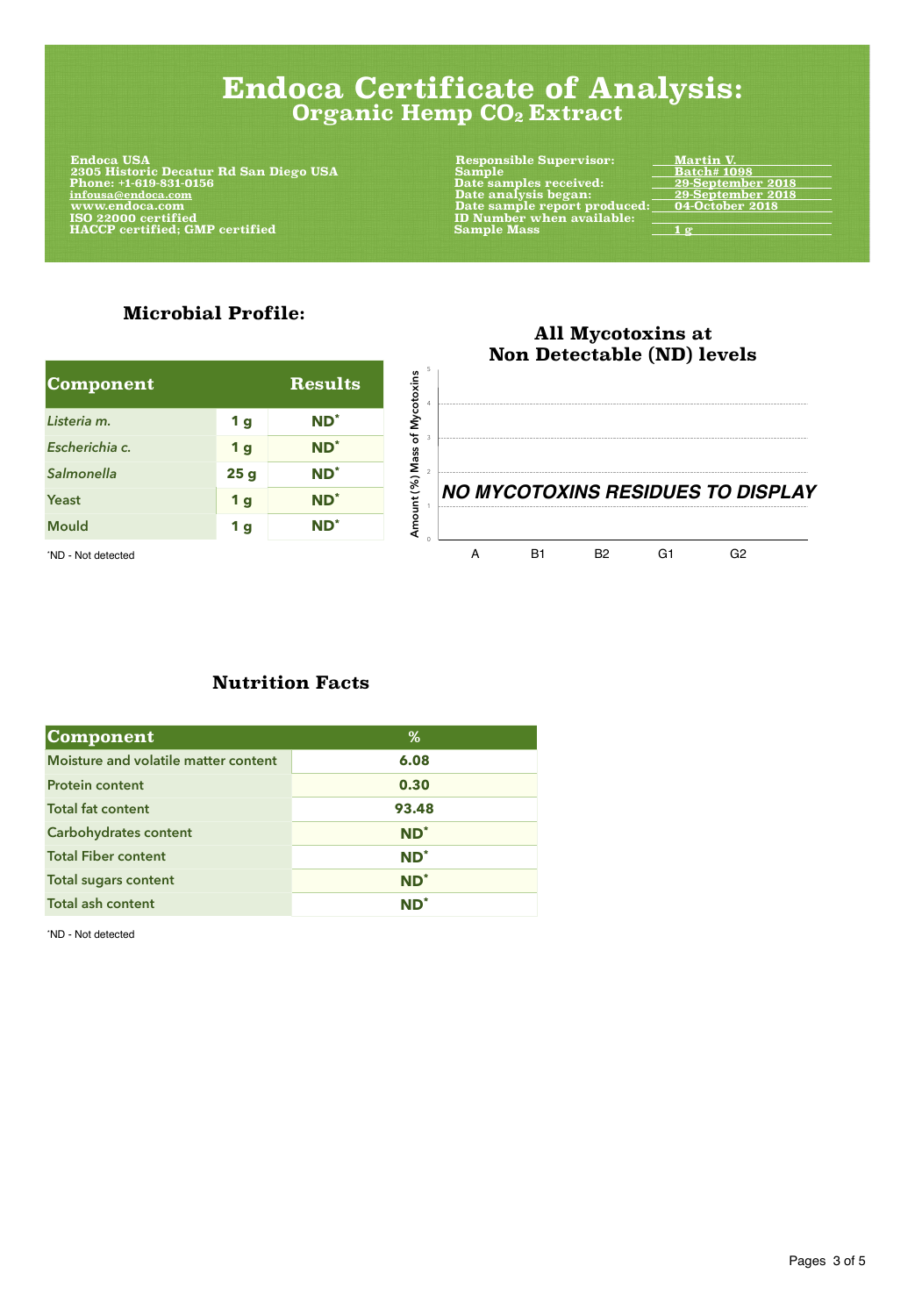#### **All Heavy Metals at Non Detectable (ND) levels**

0



#### **Heavy Metals Profile:**

| <b>Component</b>     | Mass(%)         | <b>Amount</b><br>(ppm) | Limit**<br>(ppm) |
|----------------------|-----------------|------------------------|------------------|
| Arsenic $(As2O3)$    | ND <sup>*</sup> | < 0.1                  | < 0.1            |
| <b>Cadmium (Cd)</b>  | ND <sup>*</sup> | < 0.1                  | < 0.1            |
| Lead (Pb)            | $ND^*$          | < 0.1                  | < 0.1            |
| <b>Mercury (Hg)</b>  | ND <sup>*</sup> | < 0.1                  | < 0.1            |
| <b>Chromium (Cr)</b> | ND <sup>*</sup> | $\leq 1$               | $\leq 1$         |
| Tin (Sn)             | ND <sup>*</sup> | < 10                   | < 10             |

# **Conclusions:**

# **No heavy metal residues detected.**

# **No flammable residues detected.**

# **No chemical residues detected.**

**Arsenic (As2CCadmium (Cd) Lead (Pb) Mercury (Hg)hromium (Cr)** 

Pages 4 of 5

### **Endoca Certificate of Analysis: Organic Hemp CO2 Extract**

**Endoca USA 2305 Historic Decatur Rd San Diego USA Sample Batch# 1098 Phone: +1-619-831-0156 Date samples received: 29-September 2018 infousa@endoca.com Date analysis began: 29-September 2018**  www.endoca.com **Date sample report produced:** Date sample report produced: <u>Date sample</u> report produced: <u>Depart</u> is a set of the Date sample report produced: <u>Department</u> is a set of the UD Number when available:  $\overline{\phantom$  **HACCP** certified; GMP certified Sample Mass Sample Mass 1 g

**Responsible Supervisor:** Martin V.<br>
Sample Martin 1098 **ID Number when available:**<br>Sample Mass